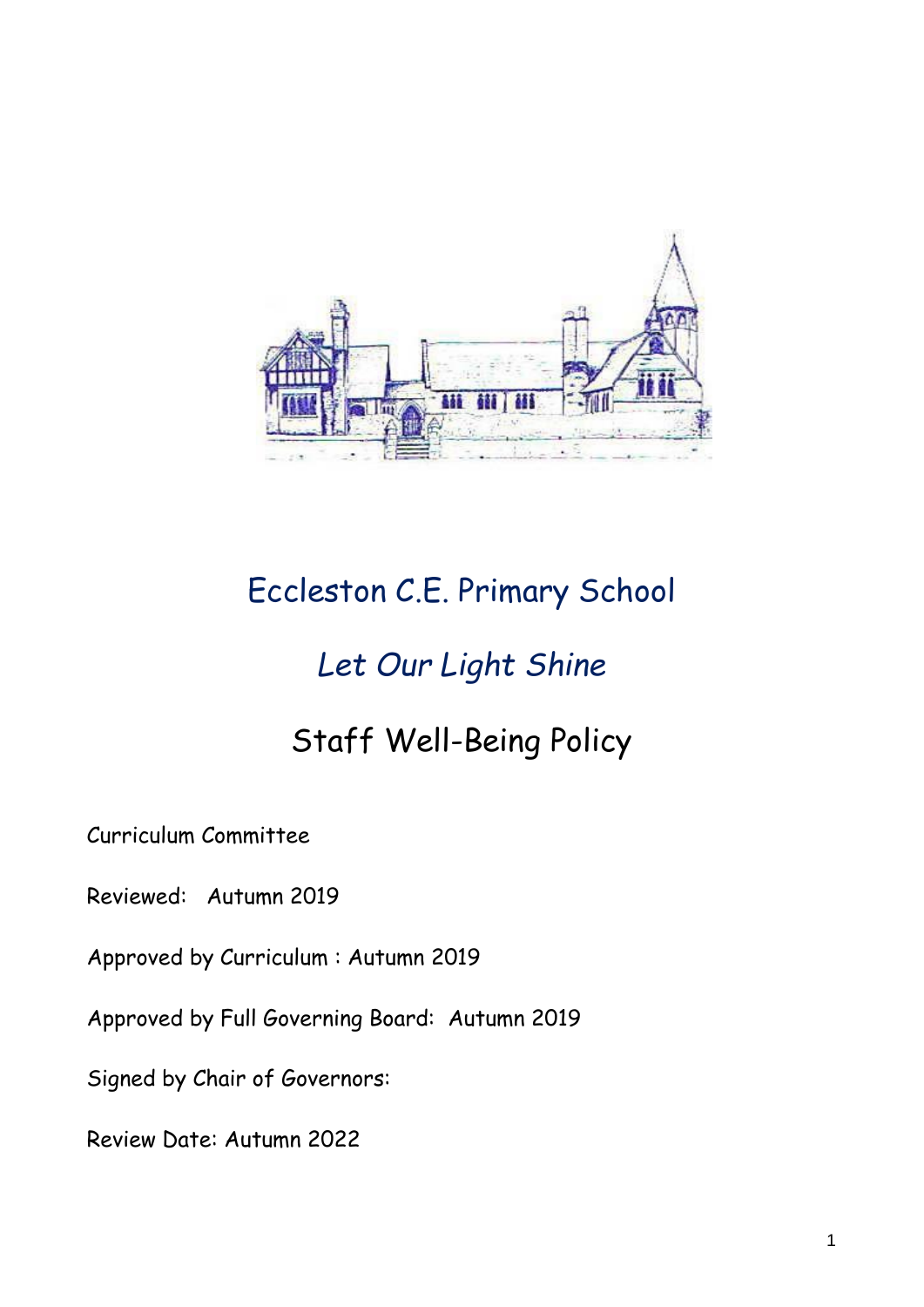## **ECCLESTON CE PRIMARY SCHOOL STAFF WELL BEING POLICY**

- Eccleston CE Primary School is committed to promoting positive mental, physical and emotional wellbeing and will provide suitable support for all members of staff. Taking action to prevent ill health and promote good health makes good educational and business sense, as sickness absence carries high costs both in monetary terms and in terms of the impact upon performance, teaching and learning, morale and productivity, which may disrupt or compromise student progress.
- Members of the teaching and non-teaching staff are entitled to be treated fairly and professionally at all times. The Governing Board of Eccleston CE Primary School takes very seriously its duty of care as an employer to all members of staff and a number of policies and procedures have been made in relation to this duty.

These include:

- Attendance and Absence Management Policy;
- Health and Safety Policy;
- Grievance Procedure;
- Whistleblowing Procedure.

Other policies contribute to staff wellbeing by providing certainty, fairness and consistency in the treatment of staff in different contexts, including:

- Pay Policy;
- Performance Management Policies for Teaching and Support Staff;
- Behaviour Policy; Safeguarding Children;
- Alcohol/Drug Abuse Policy

All policies are published on the school website.

The Governing Board recognises the importance of workplace unions in promoting and maintaining a positive health and wellbeing environment.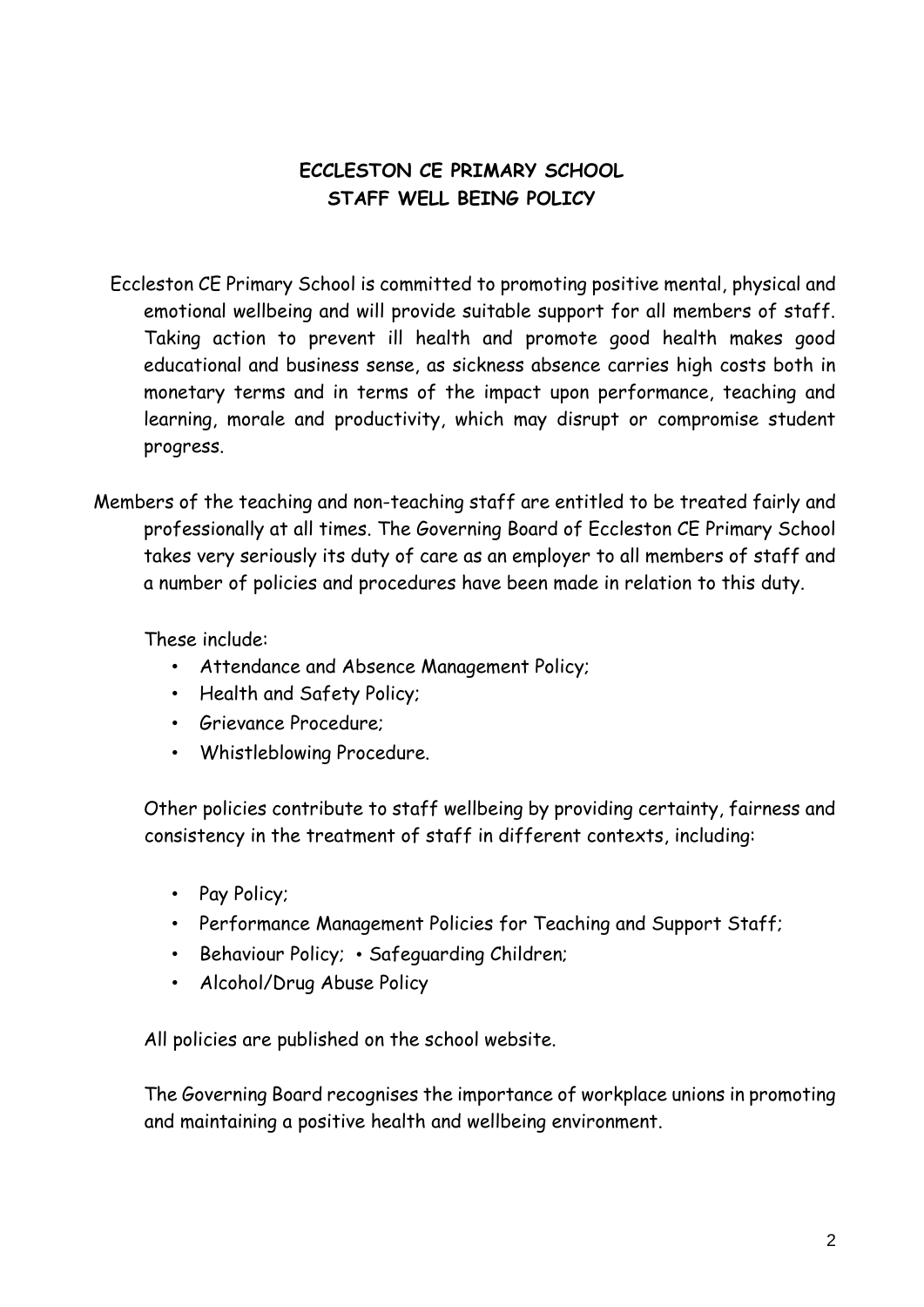#### **Who This Policy Applies To**

This policy will apply to all employees working in Eccleston CE Primary School **Aims** 

This policy aims to:

- Provide a working environment which enables staff to work in an environment in which staff wellbeing is supported and which enables staff to carry out their duties effectively.
- Recognise the key role of the Headteacher/Senior Leaders for their responsibilities by enabling access to guidance, training and support.
- Encourage staff as individuals to accept responsibility for their own mental, physical and emotional wellbeing.
- Comply with all statutory requirements.
- Develop and maintain a positive health and safety culture through regular communication and consultation with staff and their trade union representatives on health and safety matters.
- Develop an open culture in which mental, physical and emotional wellbeing is taken seriously and in which staff are supported in order that they may seek any help and support they need.
- Ensure that all staff are aware of the policy through regular promotion on staff notice boards and electronic systems.
- Identify the hazards that could lead to poor staff health and wellbeing and reduce these where possible.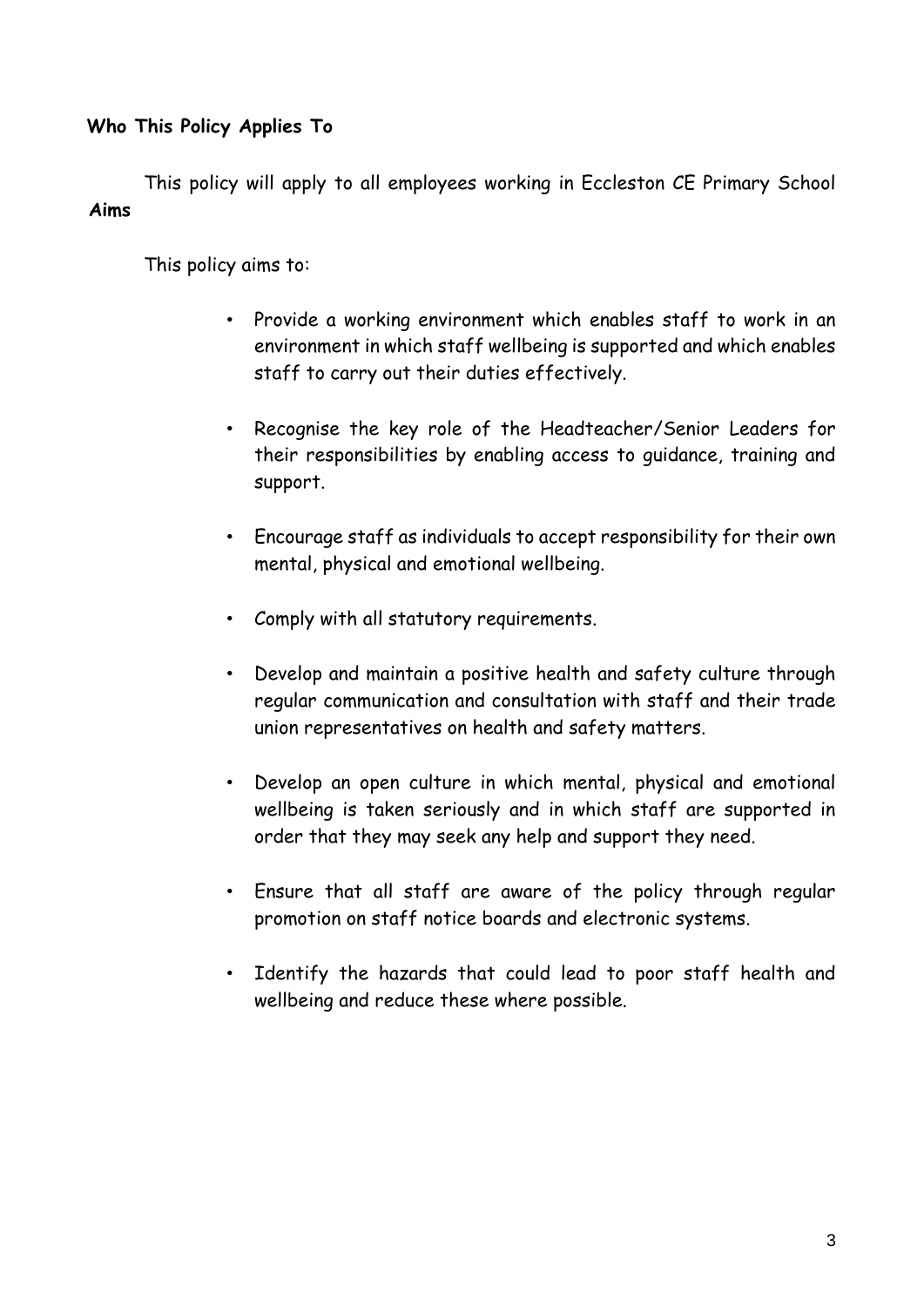### **Legislation**

Pieces of legislation that will be considered when promoting positive mental, physical and emotional wellbeing, including, but not exclusively:

- The Health and Safety at Work Act 1974;
- The Equality Act 2010;
- Working Time Regulations;
- Employment Rights Act 1996;
- Employment Relations Act 1999.

#### **Responsibilities**

#### **Cheshire West and Chester HR Department shall:**

- Provide the necessary professional advice, support and training to the Employer/Governing Body and all Academy/School staff as and when required.
- Assist with the referral of staff to Occupational Health, Counselling or mediation when appropriate.
- Assist in the formulation of return-to-work programmes and provide advice on the implementation of statutory requirements.

#### **The Governing Board shall:**

- Nominate a link governor to meet on a termly basis with the Headteacher to ensure that this policy is implemented
- Actively demonstrate recognition and acceptance of common mental and physical health problems by creating an environment where staff feel comfortable in asking for help.
- Act early and provide consistent support.
- Enlist the support of Cheshire West and Chester's HR function and Occupational Health, when appropriate, and ensure staff are able to access this support.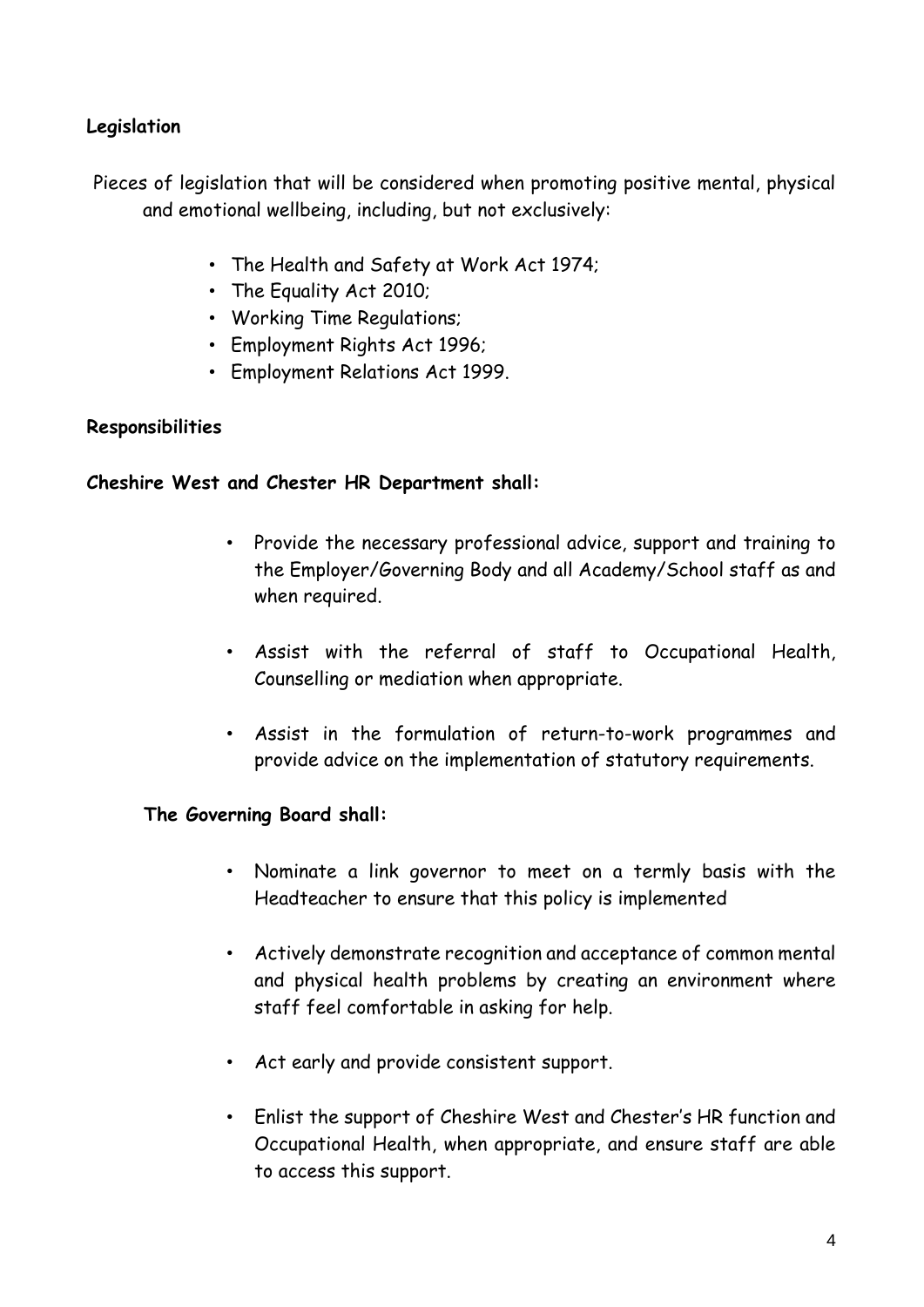- Ensure that staff roles and responsibilities are clearly defined.
- Attend regular training on health and wellbeing in schools.
- Ensure that all of Eccleston CE Primary School's policies are assessed for workload impact.
- Take into account the equality implications of any policies introduced and monitor on a regular basis.

Develop a wellbeing strategy to include a provision of benefits offered to staff.

• Ensure the policy is monitored, evaluated and reviewed with the recognised workplace unions on an annual basis, in the light of changing needs and legislative frameworks.

#### **The Headteacher shall:**

- Recognise the value of good management practice with systems in place to effectively manage staff and encourage a partnership approach with staff, workplace unions and the school's health and safety committee.
- Foster a supportive work environment, operating in a fair and consistent manner.
- Promote a healthy workplace and practices that ensure that members of staff are able to develop a healthy mind.
- Pay attention to any indication of changes in performance or behaviour in staff and promote sympathetic alertness to staff who show signs of being under stress.
- Understand the differing needs of staff, at different points and events during their life cycles, and offer support accordingly, if and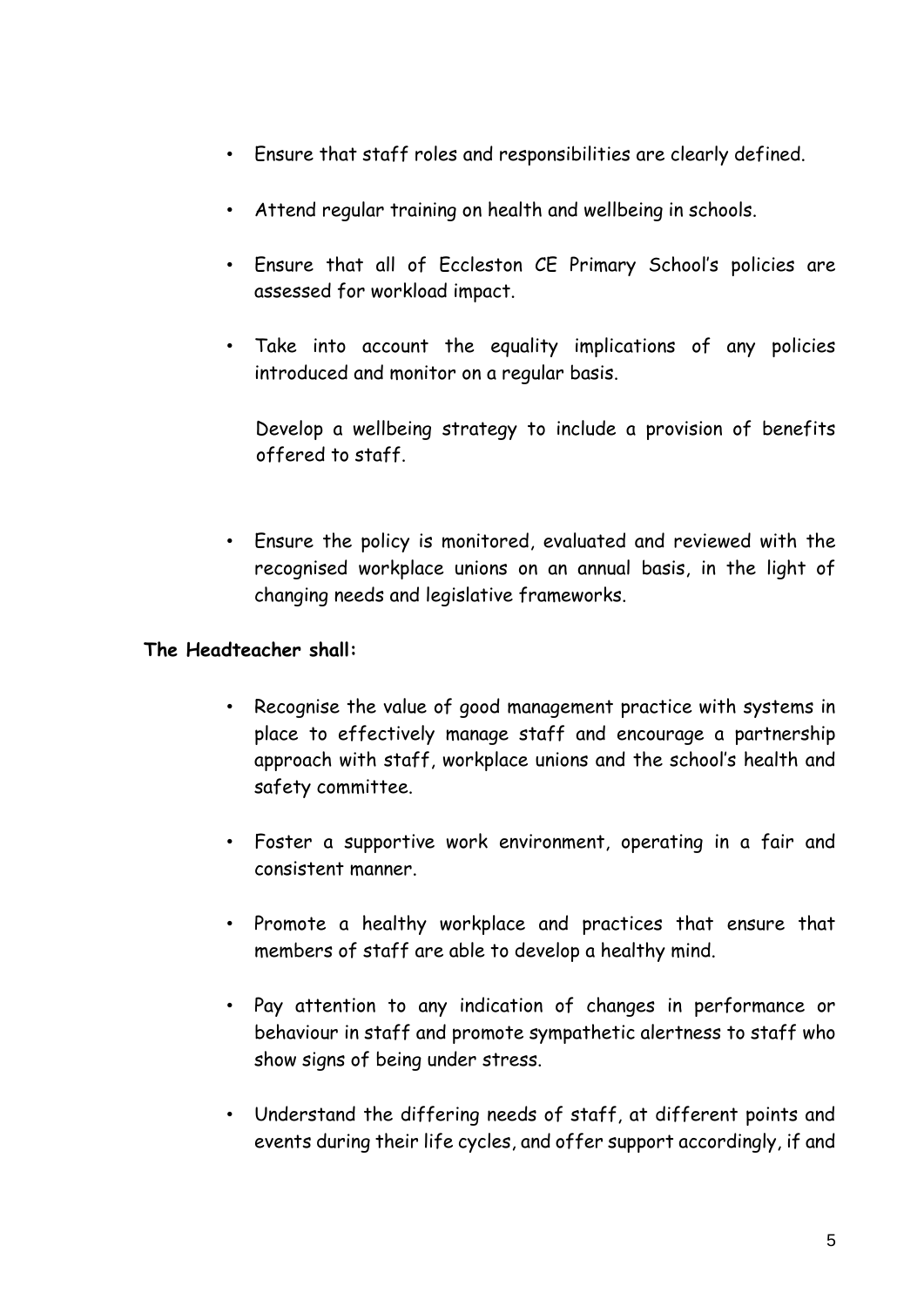when required. This may include support for pregnant women, older women during the menopause, and those with caring responsibilities.

- Follow agreed procedures when there are concerns or absence due to work related stress and other mental-health problems.
- Ensure that a return-to-work policy is established in the workplace that is supportive of staff both while absent and upon return to work..
- Carry out a risk assessment, where necessary, and especially when concerns have been raised, as soon as possible.

Ensure that all staff have access to regular training sessions on health and wellbeing in schools, including practical sessions to deal with mental, physical and emotional wellbeing issues, and that they are given the appropriate time and resources to undertake this.

- Carefully plan and agree work-life balance solutions including flexible working practices where possible and appropriate.
- Demonstrate commitment, via systems and practices in place in Eccleston CE Primary School to employees maintaining a good work/life balance, and ensure that such practices are communicated to all staff.
- Manage pressures which may affect staff, including the impact of workload pressures, and anticipate likely problems, taking action to reduce the effects of these pressures where possible.
- In consultation with the workplace unions, conduct an annual survey of staff, including a section on health and wellbeing, and share and act upon results.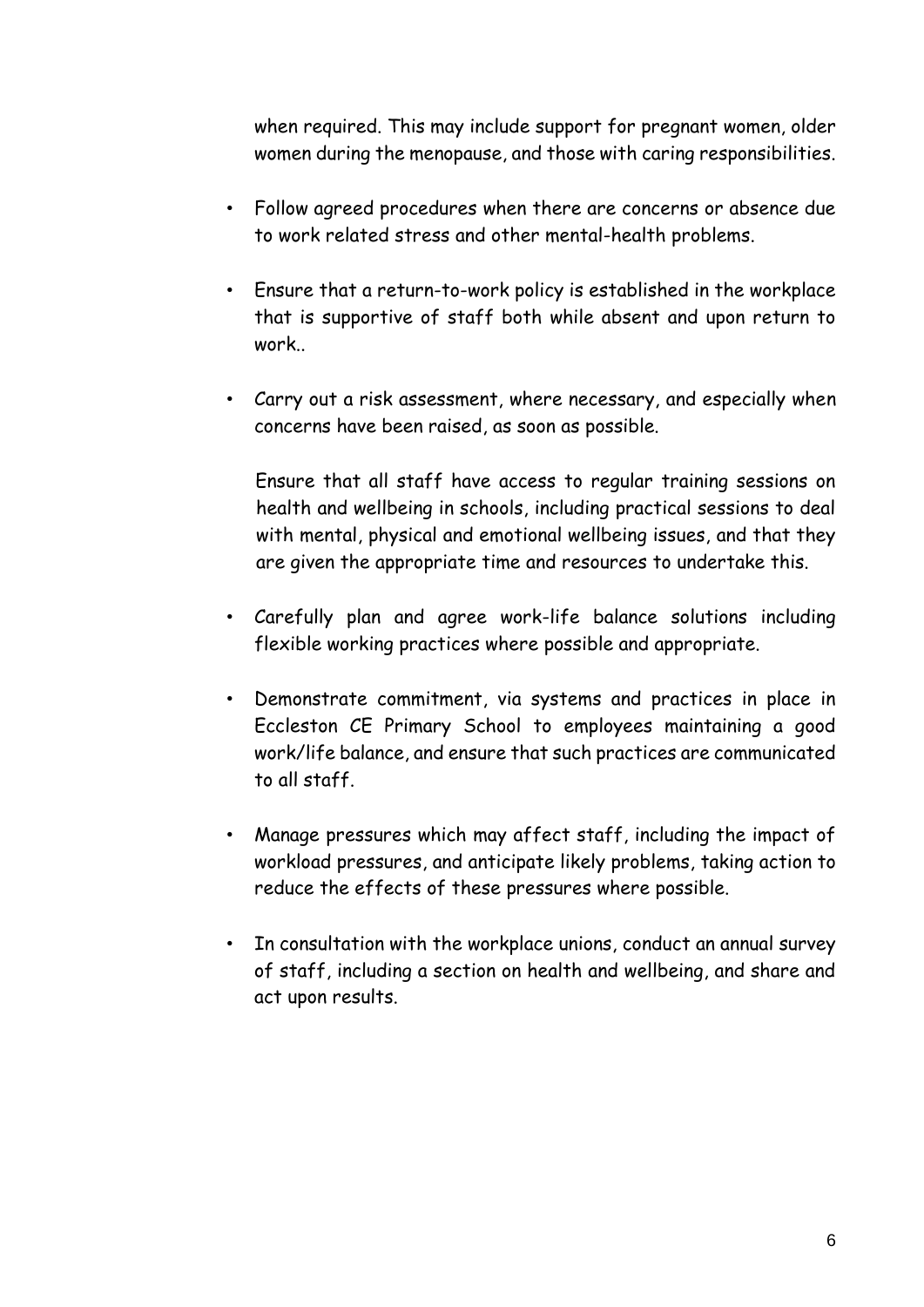#### **Senior Leaders shall:**

- Foster a supportive work environment, operating in a fair and consistent manner.
- Pay attention to any indication of changes in performance or behaviour in staff and promote sympathetic alertness to staff who show signs of being under stress.
- Follow agreed procedures when there are concerns or absence due to work-related stress and other mental health problems.
- Ensure that a return-to-work policy is established in the workplace that is supportive of staff both while absent and upon return to work.
- Carry out a risk assessment, where necessary, and especially when concerns have been raised, as soon as possible.
- Attend regular training on health and wellbeing in schools.

Communicate work-life balance practices to all staff and manage pressures which may affect staff and anticipate likely problems, taking action to reduce the effects of these pressures where possible.

• Demonstrate commitment to staff by encouraging a good work/life balance.

## **Staff should:**

- Seek support or help when they think they are experiencing a problem, if possible, to a clearly identified line manager or named individual.
- Act in a manner that respects the health and safety needs of themselves or others whilst in the workplace.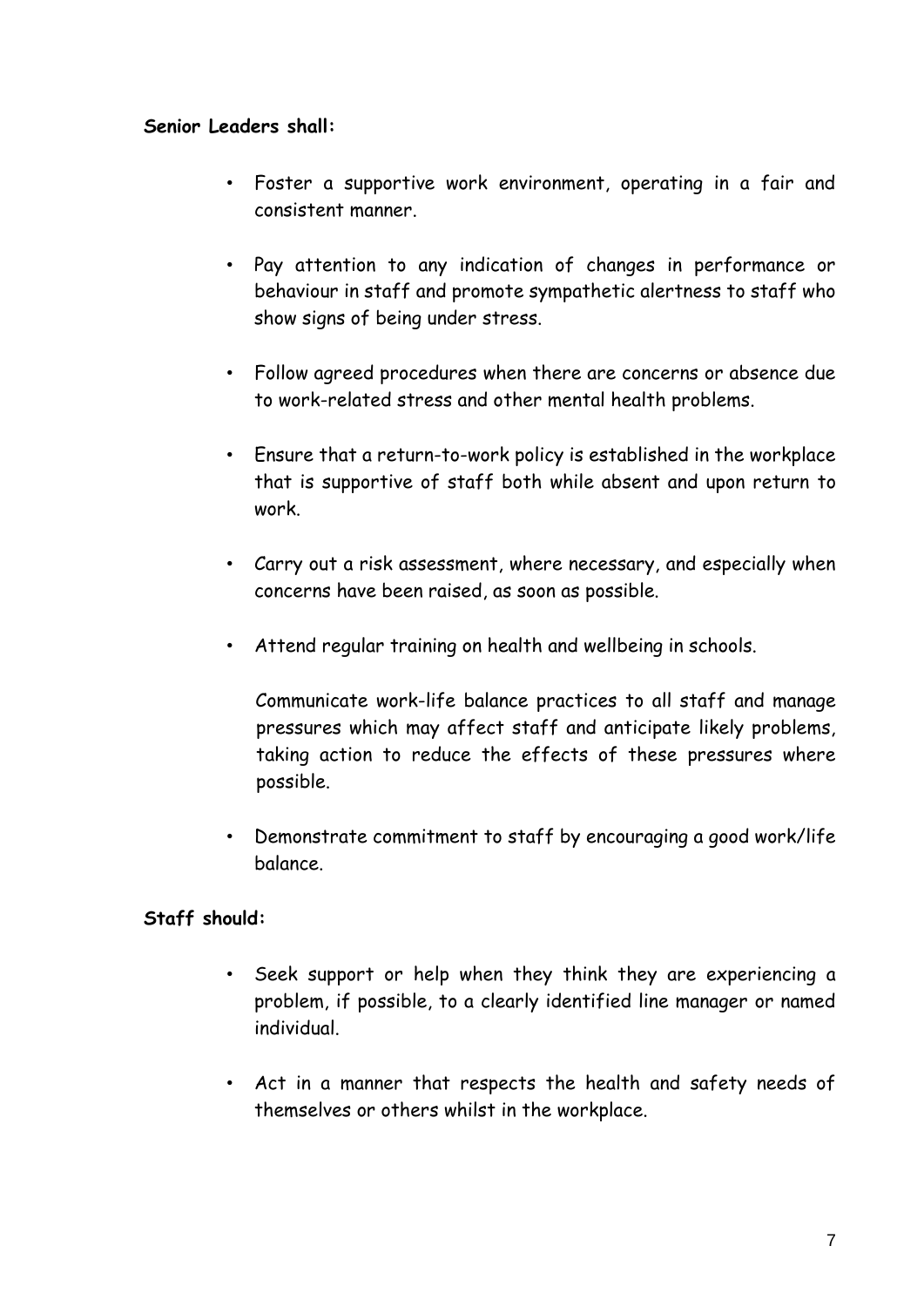- Consider wellbeing support mechanisms offered by Eccleston CE Primary School e.g. counselling.
- Consider attending training on health and wellbeing issues where they feel that this is appropriate.
- Where possible, be watchful of any indication of changes of behaviour in colleagues and promote sympathetic alertness to colleagues who show signs of stress.

#### **Support Mechanisms**

#### **Counselling**

- Counselling can be provided where appropriate through the school's provider. This will be a confidential, independent service using professionally qualified counsellors.
- Staff can access the Counselling Service by contacting the Employee Assistance Programme.

#### **Teacher Support Network**

The Teacher Support Network is a group of independent charities and a social enterprise that provides practical and emotional support to staff in the education sector and their families. Information, support and coaching is offered to all staff. The Teacher Support Network provides over 1000 factsheets covering a wide range of issues including money advice, how to cope with bereavement, mental health, diet and nutrition and how to manage stress. To access the free support line, staff can call 08000 562 561, or for more information go to http://teachersupport.info/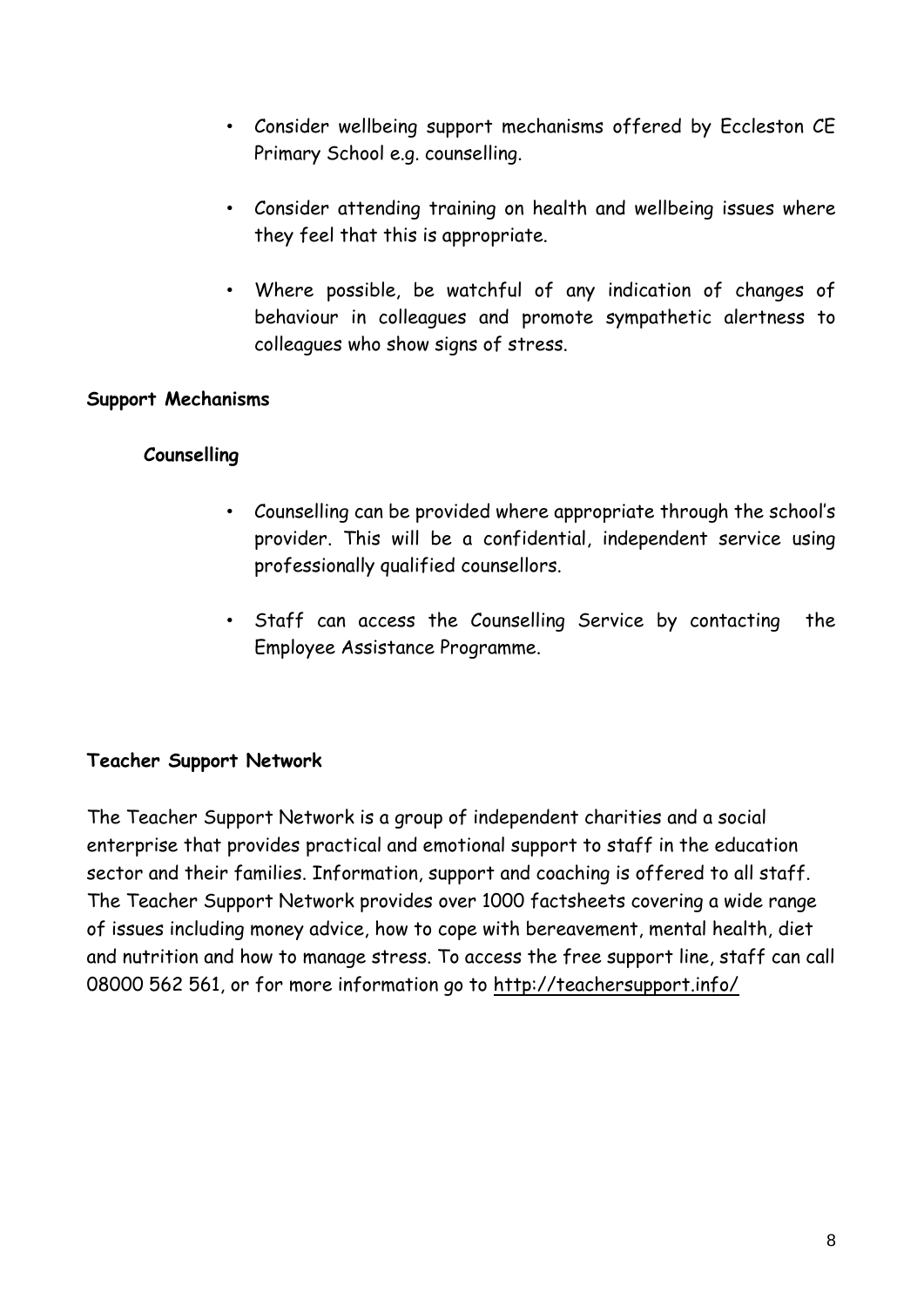### **Occupational Health**

The School has free access to the Cheshire West and Chester Occupational Health provider. This will enable an employee to discuss any concerns about their health and wellbeing with a nurse or doctor trained in occupational medicine. This is an opportunity to discuss any health condition and get feedback about managing or improving that condition to help an employee to carry out their duties or return to work. The information given is entirely confidential and will not be shared with the Governing Board or members of staff within Eccleston CE Primary School.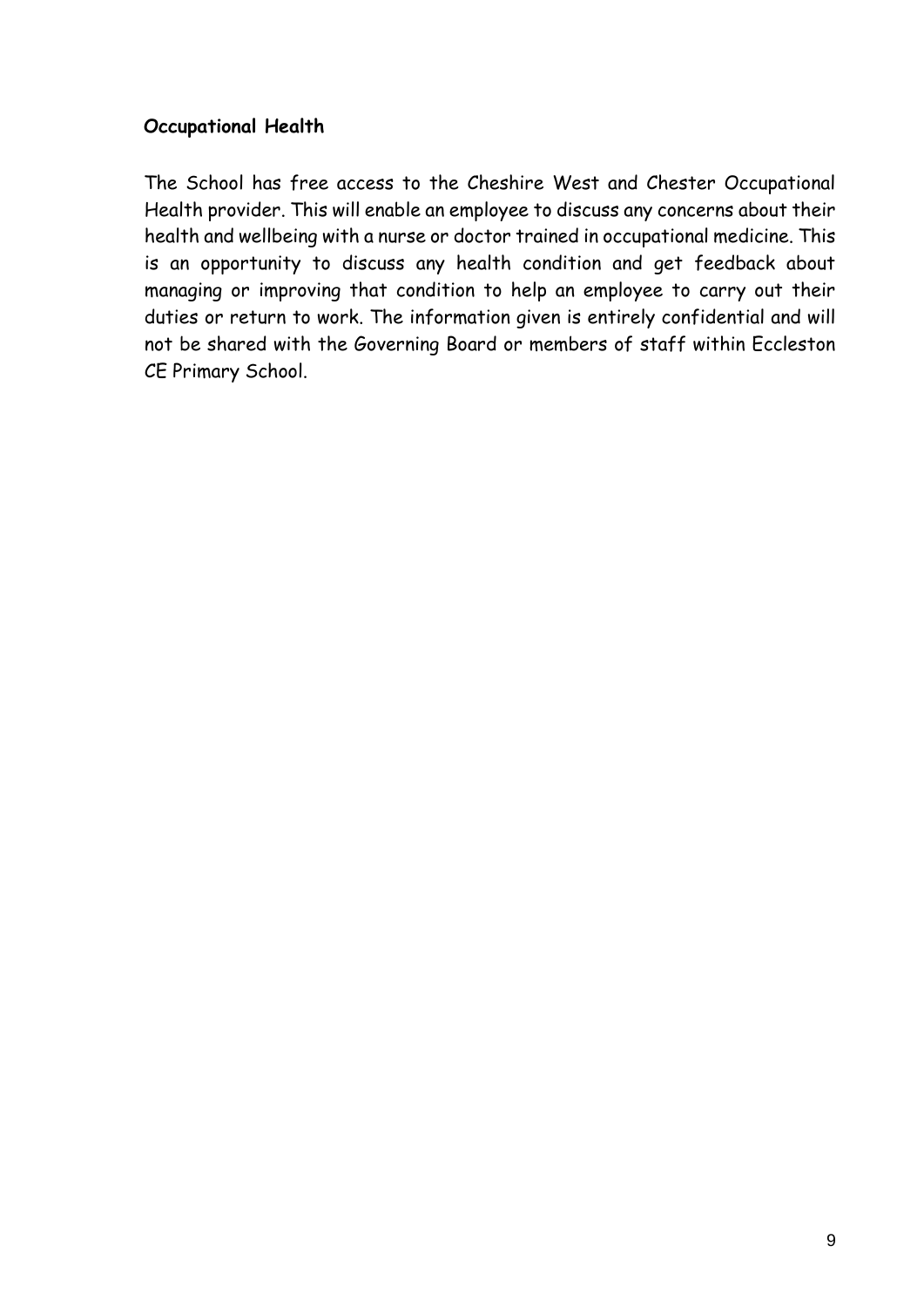### **Useful Websites**

## Acas [www.acas.org.uk](http://www.acas.org.uk/)  Information on stress, and employer and employee rights, in the workplace

## Alcoholics Anonymous [www.alcoholics-anonymous.org.uk](http://www.alcoholics-anonymous.org.uk/)  Fellowship of men and women who share their experience, strength and hope with each other to recover from alcoholism.

Carers UK [www.carersuk.org](http://www.carersuk.org/) The voice of carers

CBI [www.cbi.org.uk](http://www.cbi.org.uk/) Guidance to businesses on managing stress at work

Department of Health [www.gov.uk/government/organisation/department-of-health](http://www.gov.uk/government/organisation/department-of-health)  Information on dealing with stress and mental health problems, including the use of Cognitive Behavioural Therapy (CBT)

Dignity at Work Partnership [www.dignityatwork.org](http://www.dignityatwork.org/)  Information and guidance on bullying in the workplace

The Equality and Human Rights Commission [www.equalityhumanrights.com](http://www.equalityhumanrights.com/) The commission is working to eliminate discrimination, reduce inequality, protect human rights and to build good relations, ensuring that everyone has a fair chance to participate in society.

#### Gingerbread [www.gingerbread.org.uk](http://www.gingerbread.org.uk/)

Gingerbread and One Parent Families have now merged to provide better support and a bigger voice to 1.8 million lone parents and their children throughout England and Wales.

HSE <http://www.hse.gov.uk/stress/standards/> Information on the stress management standards

Local Government Employers [www.local.gov.uk](http://www.local.gov.uk/)